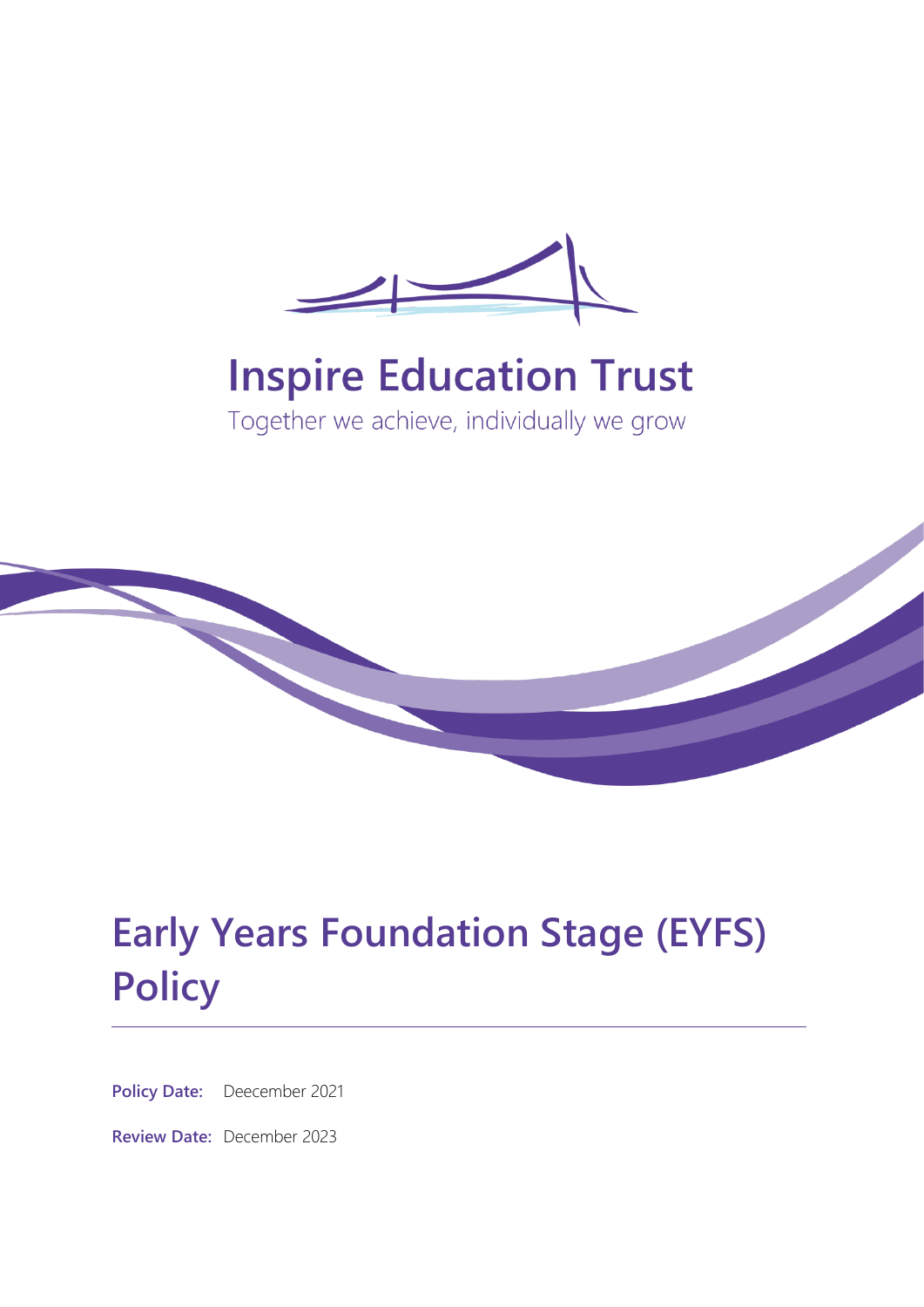### **Document History**

| Version | <b>Status</b> | Date   | Author                         | <b>Summary Changes</b> |
|---------|---------------|--------|--------------------------------|------------------------|
|         |               | Dec 21 | Sarah Ashworth   Initial Draft |                        |
|         |               |        |                                |                        |
|         |               |        |                                |                        |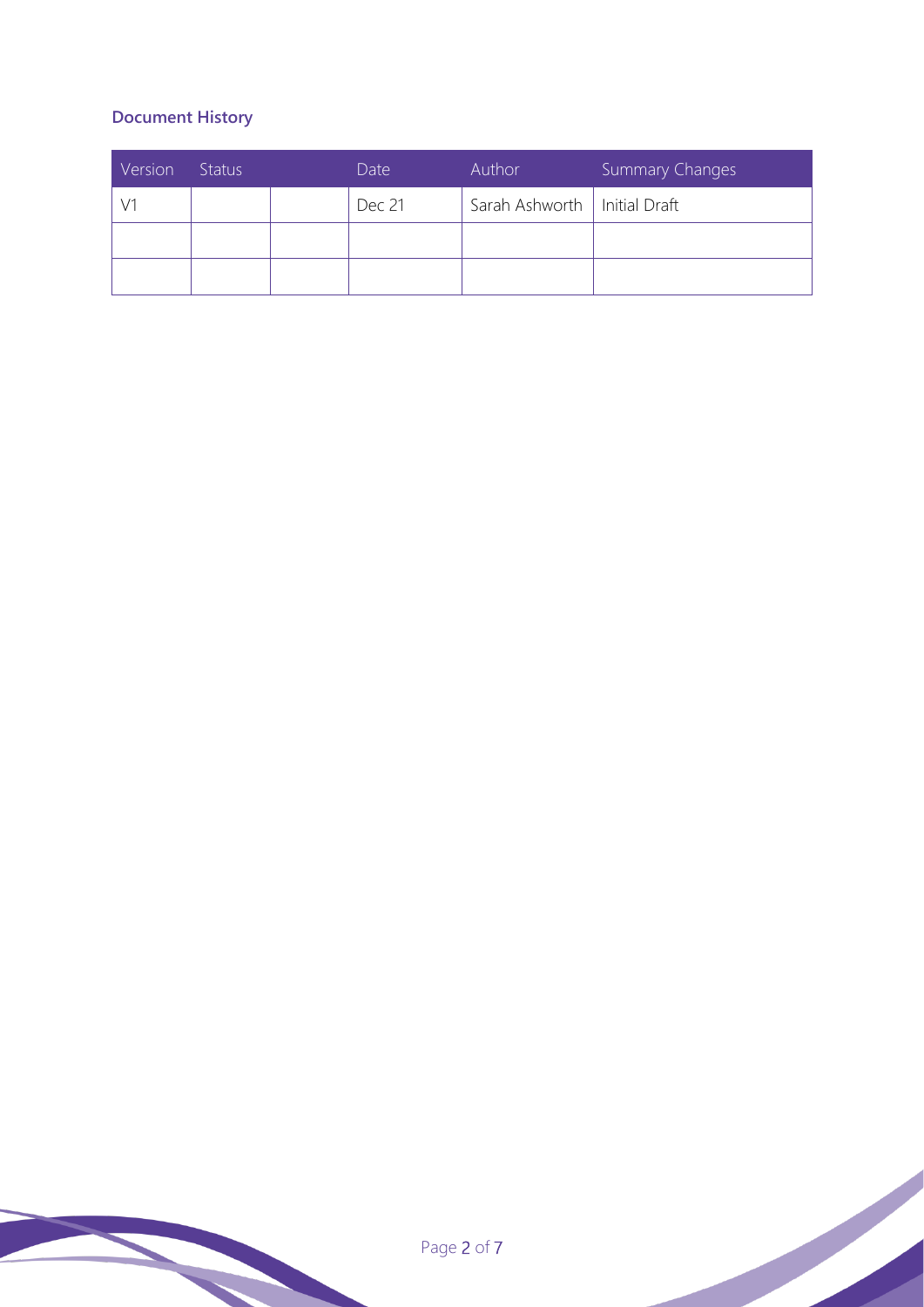The Early Years Foundation Stage (EYFS) applies to children from birth to the end of the Reception year. In partnership with parents and carers we enable our children to begin the process of becoming active learners for life.

We endeavour to ensure that our children are given "the best possible start in life to enable them to fulfil their potential" (Statutory Framework for the EYFS 2021). We believe that each child is a unique individual who is constantly learning and can be resilient, capable, confident, and selfassured. Our children learn to be strong and independent through positive relationships. All our children are active, inquisitive, and intelligent and we provide them with a caring, secure environment which is also challenging and interesting. Our children learn and develop in different ways and at different rates.

#### **1 Aims**

This policy aims to ensure:

- That children access a broad and balanced curriculum that gives them the broad range of knowledge and skills needed for good progress through school and life
- Quality and consistency in teaching and learning so that every child makes good progress, and no child gets left behind
- A close working partnership between staff and parents and/or carers
- Every child is included and supported through equality of opportunity and antidiscriminatory practice

#### **2 Legislation**

This policy is based on requirements set out in the statutory framework for the Early Years [Foundation Stage \(EYFS\) that applies from September 2021.](https://www.gov.uk/government/publications/early-years-foundation-stage-framework--2/)

#### **3 Structure of the EYFS**

The EYFS applies to children from birth to five.

At Clifford Bridge Academy, Walsgrave CofE Academy, Hearsall Academy and Whittle Academy we offer:

Nursery:

- Children start Nursery the September after they turn 3.
- If there are spaces in Nursery we will be able to off some children a place at our Nursery for the term after they turn 3 years old. (eg. A child who turns 3 in November could start Nursery in the January).
- We have places for 26 children in each of the sessions.
- We run a morning session 8.30-11.30 (3 hrs) and an afternoon session 12.30-3.30 (3hrs) – Universal free 15 hours of childcare.
- If eligible, we also offer children a 30 hour place 8:30-2:30. There is the option to also add an additional hour on to the day. This comes at an extra cost of £4.50 a day or £20 a week if the child stays for the extra hour every day.

Reception:

- Two classes with 30 children in each class.
- 1 class of 30 children at Whittle Academy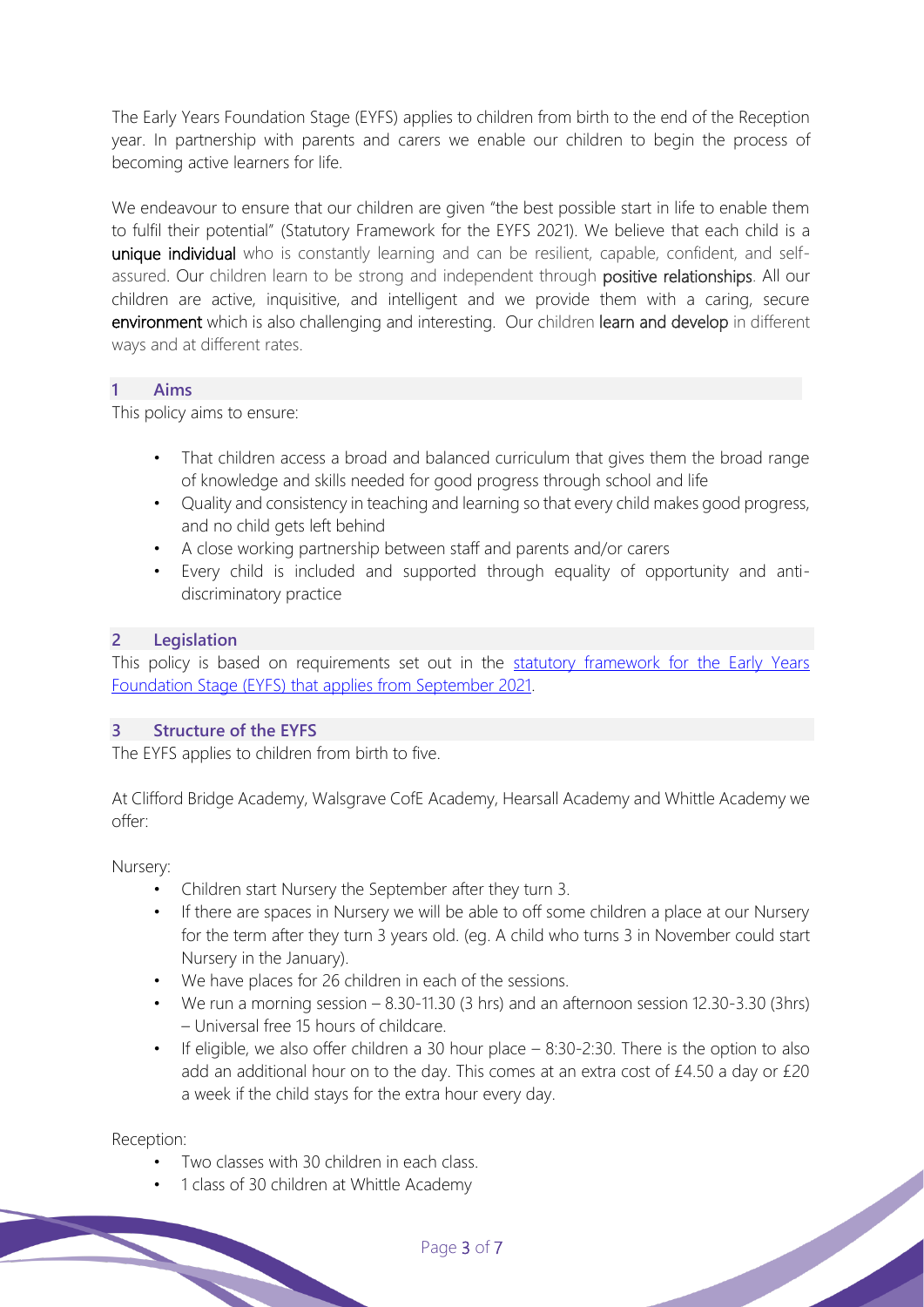At Hearsall Academy from January 2022 we will also be offering 2-year-old provision.

At Stockingford Academy we offer

Reception:

• Two classes with 30 children in each class.

#### **4 Curriculum**

Our early years setting follows the curriculum as outlined in the latest version of the EYFS statutory framework that applies from September 2021.

The EYFS framework includes 7 areas of learning and development that are equally important and inter-connected. However, 3 areas known as the prime areas are seen as particularly important for igniting curiosity and enthusiasm for learning, and for building children's capacity to learn, form relationships and thrive.

The prime areas are:

- Communication and language
- Physical development
- Personal, social and emotional development

The prime areas are strengthened and applied through 4 specific areas:

- **Literacy**
- Mathematics
- Understanding the world
- Expressive arts and design

The Trust aims to support all children to become independent and collaborative learners. We will provide a broad and balanced curriculum that will enable each child to develop personally, socially, emotionally, spiritually, physically, creatively and intellectually to their full potential.

- To provide engaging, challenging, and exciting play-based learning opportunities for all
- To develop children's communication skills
- To develop children's abilities to manage emotions and build a positive sense of self
- To provide high quality phonics and early reading teaching so become confident mark makers and readers
- To develop and improve children's skills in counting, understanding, and using numbers as well as exploring shape, space, and measure
- To provide opportunities for children to explore the world around them
- To develop enthusiastic risk takers who set their own challenges and follow their own interests and lines of enquiry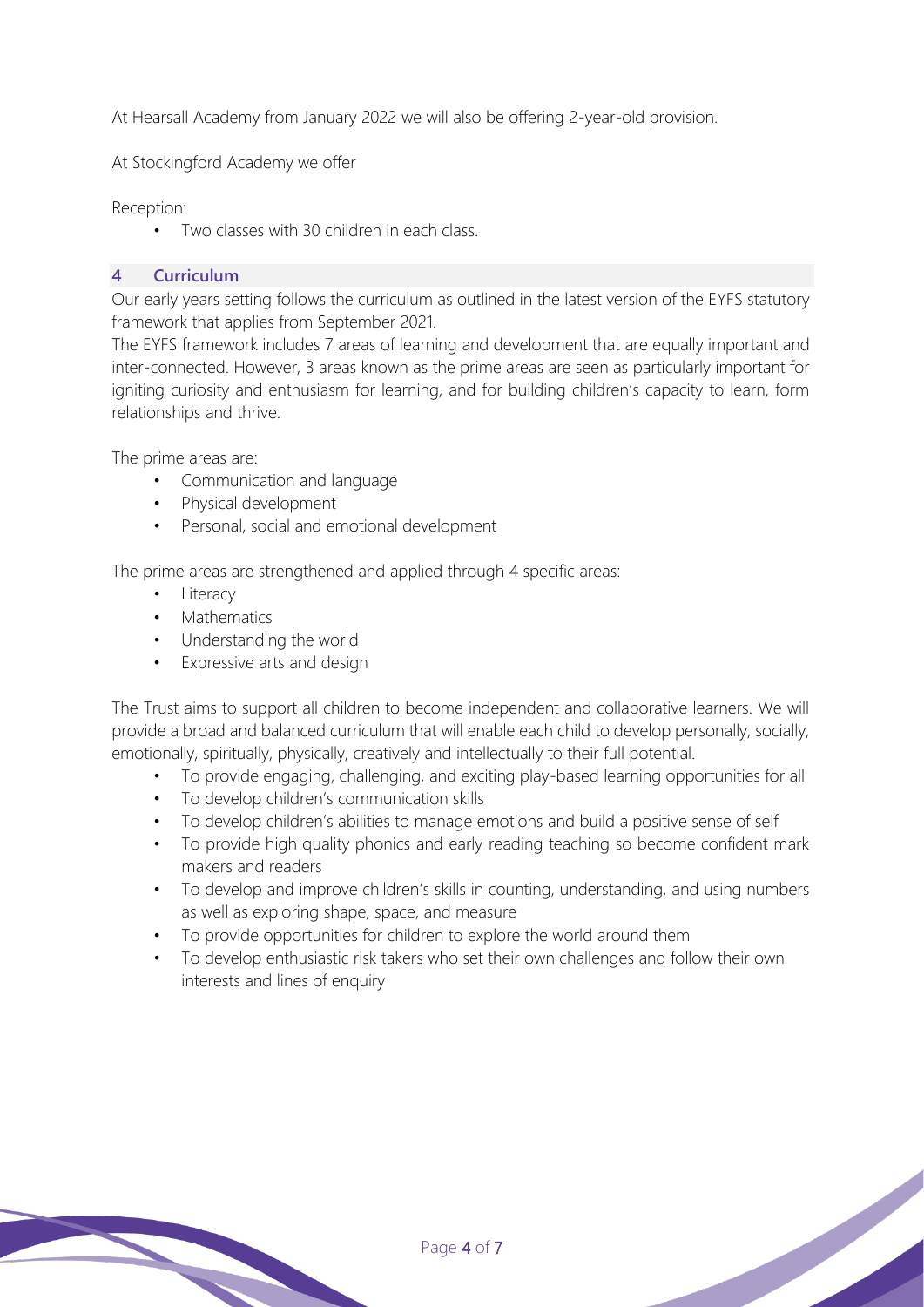At Inspire, we have designed our own bespoke curriculum that encompasses the 7 areas of learning and the characteristics of learning in an engaging and exciting curriculum that we call the 5 Ms.



We prioritise making conversations and learning to communicate, mark making and understanding the meaning of marks, developing secure early mathematical skills, exploring the marvellous world around them, and giving children the opportunities to use and develop their muscles and movement.

Magic is at the heart of all we do, making sure that our children are engaged and excited in all their learning.

#### 4.1 Planning

Staff plan activities and experiences for children that enable children to develop and learn effectively. Staff also take into account the individual needs, interests, and stage of development of each child in their care, and use this information to plan a challenging and enjoyable experience. Where a child may have a special educational need or disability, staff consider whether specialist support is required, linking with relevant services from other agencies, where appropriate.

In planning and guiding children's activities, staff reflect on the different ways that children learn and include these in their practice.

#### 4.2 Teaching

Each area of learning and development is implemented through planned, purposeful play, and through a mix of adult-led and child-initiated activities. Staff respond to each child's emerging needs and interests, guiding their development through warm, positive interaction. All children's progress is recorded on Tapestry.

#### **5 Assessment**

At Inspire, ongoing assessment is an integral part of the learning and development processes. Staff observe pupils to identify their level of achievement, interests and learning styles. These observations are used to shape future planning. Staff also take into account observations shared by parents and/or carers.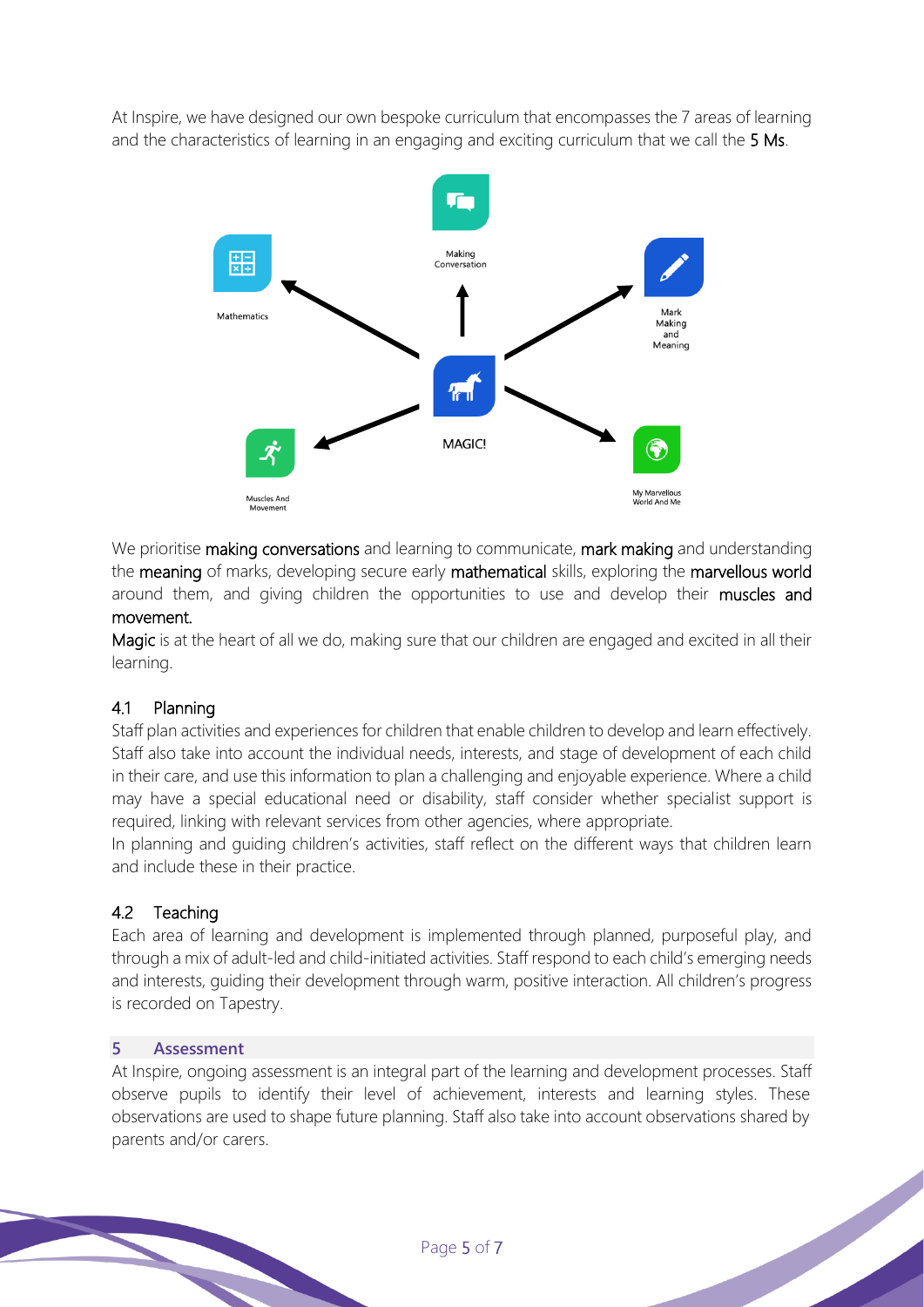When a child is aged between 2 and 3, staff review their progress and provide parents and/or carers with a written summary of the child's development in the 3 prime areas. This 'progress check' highlights the areas in which a child is progressing well and the areas in which additional support is needed.

Within the first 6 weeks that a child starts reception, staff will administer the Reception Baseline Assessment (RBA).

At the end of the EYFS, staff complete the EYFS profile for each child. Pupils are assessed against the 17 early learning goals, indicating whether they are:

- Meeting expected levels of development
- Not yet reaching expected levels

The profile reflects ongoing observations, and discussions with parents and/or carers. The results of the profile are shared with parents and/or carers for their child. The profile is moderated internally and in partnership with all Inspire schools. EYFS profile data is submitted to the local authority.

#### **6 Working with parents**

We recognise that children learn and develop well when there is a strong partnership between staff and parents and/or carers. Parents and/or carers are kept up to date with their child's progress and development. The progress check and EYFS profile helps to provide parents and/or carers with a well-rounded picture of their child's knowledge, understanding and abilities. Each child is assigned a key person who helps to ensure that their learning and care is tailored to meet their needs. The key person supports parents and/or carers in guiding their child's development at home. The key person also helps families to engage with more specialist support, if appropriate.

#### **7 Safeguarding and welfare procedures**

We promote good oral health, as well as good health in general, in the early years by talking to children about:

- The effects of eating too many sweet things
- The importance of brushing your teeth

We also provide children with the opportunity to explore good dental health in their play and provision, for example, playing with the giant model teeth and toothbrush. The rest of our safeguarding and welfare procedures are outlined in our safeguarding policy.

### **8 Monitoring arrangements**

This policy will be reviewed and approved by Sarah Ashworth, Inspire Early Years Leader every 2 years.

At every review, the policy will be shared with the governing board.